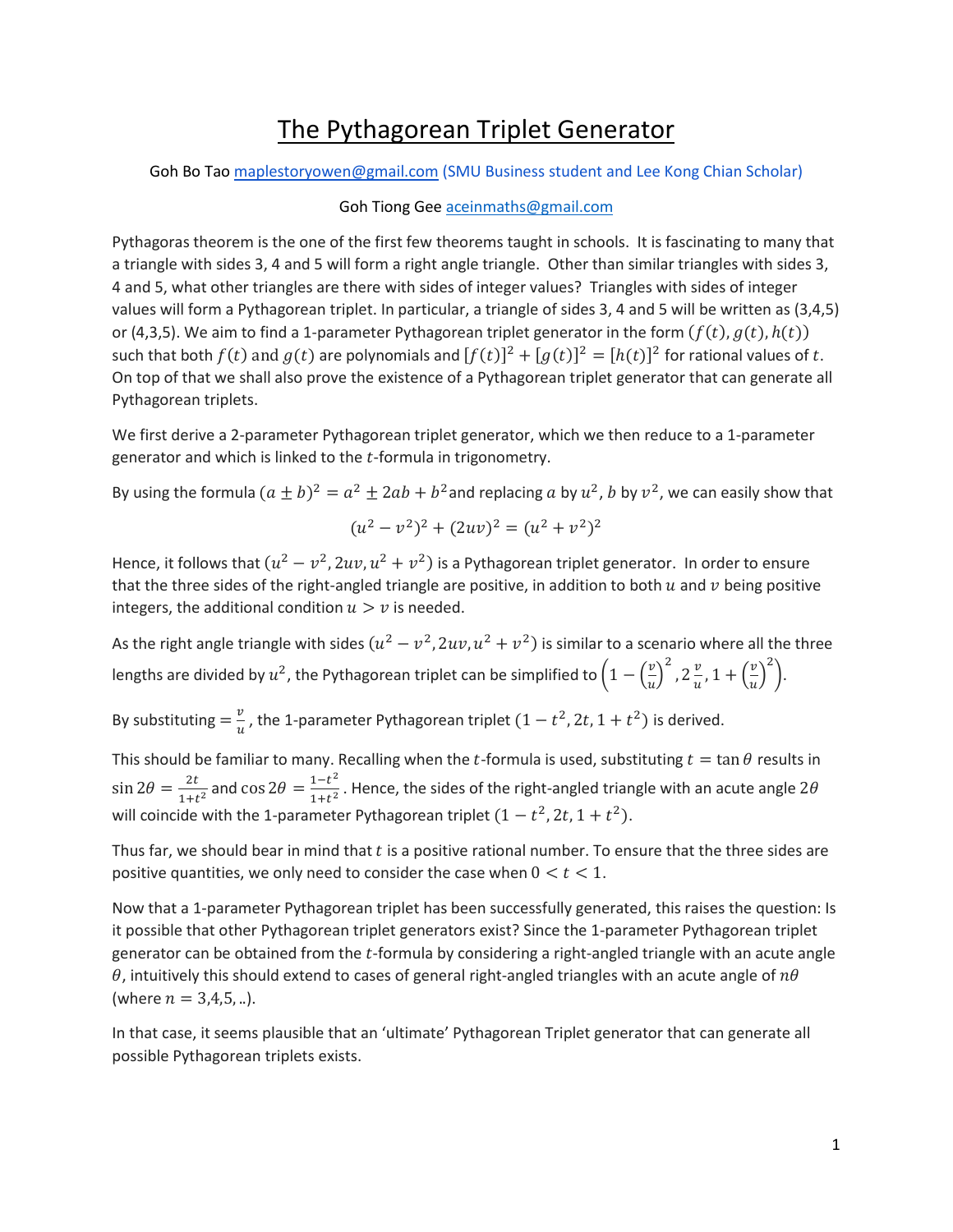In this article, we make an attempt to answer that question. To this end, we investigate the 1-parameter Pythagorean triplet generator  $(1-t^2, 2t, 1+t^2)$  in greater detail first.

In the table below, only the values of  $=\frac{v}{v}$  $\frac{\nu}{u}$ , where  $v$  and  $u$  are both positive integers and coprime such that  $v < u$  are considered. If these values are not coprime, the fraction can still be reduced to a case where the numerator and denominator are coprime for example,  $t = \frac{2}{6}$  $\frac{2}{6} = \frac{1}{3}$  $\frac{1}{3}$ .

Using the Pythagorean Triplet generator  $(2t, 1 - t^2, 1 + t^2)$  or  $(1 - t^2, 2t, 1 + t^2)$ , Pythagorean triplets as shown in Table 1 can be generated:

| $\boldsymbol{t}$ | Pythagorean Triplets (P.T)                                                                                                                                                                                                                                                                                                          | Primitive P.T                                                                                                                                                                                                                                                                                                                                                                                                                                                      | Remarks |                                                                                                                 | $\boldsymbol{t}$  | Pythagorean Triplets (P.T)                                                                                                                                                                           | Primitive P.T                                                                                                                                                                                                                                                                                                                                                                                                                                                                                                                                                                                                                                                                                                                                                                                                                                                                                   | Remarks                  |
|------------------|-------------------------------------------------------------------------------------------------------------------------------------------------------------------------------------------------------------------------------------------------------------------------------------------------------------------------------------|--------------------------------------------------------------------------------------------------------------------------------------------------------------------------------------------------------------------------------------------------------------------------------------------------------------------------------------------------------------------------------------------------------------------------------------------------------------------|---------|-----------------------------------------------------------------------------------------------------------------|-------------------|------------------------------------------------------------------------------------------------------------------------------------------------------------------------------------------------------|-------------------------------------------------------------------------------------------------------------------------------------------------------------------------------------------------------------------------------------------------------------------------------------------------------------------------------------------------------------------------------------------------------------------------------------------------------------------------------------------------------------------------------------------------------------------------------------------------------------------------------------------------------------------------------------------------------------------------------------------------------------------------------------------------------------------------------------------------------------------------------------------------|--------------------------|
|                  | (1, 3/4, 5/4)                                                                                                                                                                                                                                                                                                                       | (3,4,5)                                                                                                                                                                                                                                                                                                                                                                                                                                                            |         |                                                                                                                 | $\frac{1}{9}$     | $({}^2/\text{9}, {}^{80}\text{/}{}_{81}, {}^{82}\text{/}{}_{81})$                                                                                                                                    | (9,40,41)                                                                                                                                                                                                                                                                                                                                                                                                                                                                                                                                                                                                                                                                                                                                                                                                                                                                                       | $t = \frac{4}{5}$        |
|                  | $\binom{2}{3}$ , $\binom{8}{9}$ , $\binom{10}{9}$                                                                                                                                                                                                                                                                                   | (3, 4, 5)                                                                                                                                                                                                                                                                                                                                                                                                                                                          |         |                                                                                                                 | $^{2}/_{9}$       |                                                                                                                                                                                                      | (36, 77, 85)                                                                                                                                                                                                                                                                                                                                                                                                                                                                                                                                                                                                                                                                                                                                                                                                                                                                                    |                          |
|                  | $\binom{4}{3}$ , $\frac{5}{9}$ , $\binom{13}{9}$                                                                                                                                                                                                                                                                                    | (5, 12, 13)                                                                                                                                                                                                                                                                                                                                                                                                                                                        |         |                                                                                                                 |                   |                                                                                                                                                                                                      | (65, 72, 97)                                                                                                                                                                                                                                                                                                                                                                                                                                                                                                                                                                                                                                                                                                                                                                                                                                                                                    |                          |
|                  |                                                                                                                                                                                                                                                                                                                                     | (8, 15, 17)                                                                                                                                                                                                                                                                                                                                                                                                                                                        |         |                                                                                                                 |                   |                                                                                                                                                                                                      | (36, 77, 85)                                                                                                                                                                                                                                                                                                                                                                                                                                                                                                                                                                                                                                                                                                                                                                                                                                                                                    | $t = \frac{2}{7}$        |
|                  |                                                                                                                                                                                                                                                                                                                                     | (7, 24, 25)                                                                                                                                                                                                                                                                                                                                                                                                                                                        |         |                                                                                                                 |                   |                                                                                                                                                                                                      | (16, 763, 65)                                                                                                                                                                                                                                                                                                                                                                                                                                                                                                                                                                                                                                                                                                                                                                                                                                                                                   | $t = \frac{1}{8}$        |
|                  | $\binom{2}{5}$ , $\frac{24}{25}$ , $\frac{26}{25}$                                                                                                                                                                                                                                                                                  | (5, 12, 13)                                                                                                                                                                                                                                                                                                                                                                                                                                                        |         |                                                                                                                 |                   | $\left( \frac{16}{9}, \frac{17}{81}, \frac{145}{81} \right)$                                                                                                                                         | (17, 144, 145)                                                                                                                                                                                                                                                                                                                                                                                                                                                                                                                                                                                                                                                                                                                                                                                                                                                                                  |                          |
|                  |                                                                                                                                                                                                                                                                                                                                     | (20, 21, 29)                                                                                                                                                                                                                                                                                                                                                                                                                                                       |         |                                                                                                                 |                   |                                                                                                                                                                                                      | (20, 99, 101)                                                                                                                                                                                                                                                                                                                                                                                                                                                                                                                                                                                                                                                                                                                                                                                                                                                                                   |                          |
|                  |                                                                                                                                                                                                                                                                                                                                     | (8, 15, 17)                                                                                                                                                                                                                                                                                                                                                                                                                                                        |         |                                                                                                                 |                   |                                                                                                                                                                                                      | (60, 91, 109)                                                                                                                                                                                                                                                                                                                                                                                                                                                                                                                                                                                                                                                                                                                                                                                                                                                                                   |                          |
|                  |                                                                                                                                                                                                                                                                                                                                     | (9,40,41)                                                                                                                                                                                                                                                                                                                                                                                                                                                          |         |                                                                                                                 |                   |                                                                                                                                                                                                      | (51, 140, 149)                                                                                                                                                                                                                                                                                                                                                                                                                                                                                                                                                                                                                                                                                                                                                                                                                                                                                  |                          |
|                  | $\binom{2}{6}$ , $\frac{35}{36}$ , $\frac{37}{36}$                                                                                                                                                                                                                                                                                  | (12, 35, 37)                                                                                                                                                                                                                                                                                                                                                                                                                                                       |         |                                                                                                                 | $^{\prime}/_{10}$ |                                                                                                                                                                                                      | (19, 180, 181)                                                                                                                                                                                                                                                                                                                                                                                                                                                                                                                                                                                                                                                                                                                                                                                                                                                                                  |                          |
|                  |                                                                                                                                                                                                                                                                                                                                     | (11,60,61)                                                                                                                                                                                                                                                                                                                                                                                                                                                         |         |                                                                                                                 |                   |                                                                                                                                                                                                      | (11,60,61)                                                                                                                                                                                                                                                                                                                                                                                                                                                                                                                                                                                                                                                                                                                                                                                                                                                                                      | $t = \frac{5}{6}$        |
|                  | $\binom{2}{7}$ , 48/ <sub>49</sub> , 50/ <sub>49</sub> )                                                                                                                                                                                                                                                                            | (7, 24, 25)                                                                                                                                                                                                                                                                                                                                                                                                                                                        |         |                                                                                                                 |                   |                                                                                                                                                                                                      | (44, 117, 125)                                                                                                                                                                                                                                                                                                                                                                                                                                                                                                                                                                                                                                                                                                                                                                                                                                                                                  |                          |
|                  |                                                                                                                                                                                                                                                                                                                                     | (28, 45, 53)                                                                                                                                                                                                                                                                                                                                                                                                                                                       |         |                                                                                                                 |                   |                                                                                                                                                                                                      | (33, 56, 65)                                                                                                                                                                                                                                                                                                                                                                                                                                                                                                                                                                                                                                                                                                                                                                                                                                                                                    | $t = \frac{4}{7}$        |
|                  | $\binom{6}{7}$ , 40/ <sub>49</sub> , 58/ <sub>49</sub> )                                                                                                                                                                                                                                                                            | (20, 21, 29)                                                                                                                                                                                                                                                                                                                                                                                                                                                       |         |                                                                                                                 |                   |                                                                                                                                                                                                      | (88, 105, 137)                                                                                                                                                                                                                                                                                                                                                                                                                                                                                                                                                                                                                                                                                                                                                                                                                                                                                  |                          |
|                  | $\binom{8}{7}$ , 33/ <sub>49</sub> , 65/ <sub>49</sub> )                                                                                                                                                                                                                                                                            | (33,56,65)                                                                                                                                                                                                                                                                                                                                                                                                                                                         |         |                                                                                                                 |                   |                                                                                                                                                                                                      | (48, 55, 73)                                                                                                                                                                                                                                                                                                                                                                                                                                                                                                                                                                                                                                                                                                                                                                                                                                                                                    | $t = \frac{3}{8}$        |
|                  |                                                                                                                                                                                                                                                                                                                                     | (12, 35, 37)                                                                                                                                                                                                                                                                                                                                                                                                                                                       |         |                                                                                                                 | $'$ 11            |                                                                                                                                                                                                      | (85, 132, 157)                                                                                                                                                                                                                                                                                                                                                                                                                                                                                                                                                                                                                                                                                                                                                                                                                                                                                  |                          |
|                  | (12/7, 13/49, 85/49)                                                                                                                                                                                                                                                                                                                | (13, 84, 85)                                                                                                                                                                                                                                                                                                                                                                                                                                                       |         |                                                                                                                 |                   |                                                                                                                                                                                                      | (36, 77, 85)                                                                                                                                                                                                                                                                                                                                                                                                                                                                                                                                                                                                                                                                                                                                                                                                                                                                                    | $t = \frac{2}{9}$        |
|                  | $\binom{2}{8}$ , $\binom{63}{64}$ , $\binom{65}{64}$                                                                                                                                                                                                                                                                                | (16, 63, 65)                                                                                                                                                                                                                                                                                                                                                                                                                                                       |         |                                                                                                                 |                   |                                                                                                                                                                                                      | (57, 176, 185)                                                                                                                                                                                                                                                                                                                                                                                                                                                                                                                                                                                                                                                                                                                                                                                                                                                                                  |                          |
|                  |                                                                                                                                                                                                                                                                                                                                     | (48, 55, 73)                                                                                                                                                                                                                                                                                                                                                                                                                                                       |         |                                                                                                                 |                   |                                                                                                                                                                                                      | (20, 99, 101)                                                                                                                                                                                                                                                                                                                                                                                                                                                                                                                                                                                                                                                                                                                                                                                                                                                                                   | $t = \frac{1}{10}$       |
|                  |                                                                                                                                                                                                                                                                                                                                     | (39,80,89)                                                                                                                                                                                                                                                                                                                                                                                                                                                         |         |                                                                                                                 |                   |                                                                                                                                                                                                      | (21, 220, 221)                                                                                                                                                                                                                                                                                                                                                                                                                                                                                                                                                                                                                                                                                                                                                                                                                                                                                  |                          |
|                  | $\left( \frac{14}{8}, \frac{15}{64}, \frac{113}{64} \right)$                                                                                                                                                                                                                                                                        | (15, 112, 113)                                                                                                                                                                                                                                                                                                                                                                                                                                                     |         |                                                                                                                 | $^{1/12}$         | $\left( \frac{2}{12}, \frac{143}{144}, \frac{145}{144} \right)$                                                                                                                                      | (24, 143, 145)                                                                                                                                                                                                                                                                                                                                                                                                                                                                                                                                                                                                                                                                                                                                                                                                                                                                                  |                          |
|                  | $\frac{1}{2}$<br>$\frac{1}{3}$<br>$\frac{2}{3}$<br>$^{1/4}$<br>$\frac{3}{4}$<br>$\frac{1}{5}$<br>$^{2}/_{5}$<br>$\frac{3}{5}$<br>$\frac{4}{5}$<br>$^{1/6}$<br>$\frac{5}{6}$<br>$\frac{1}{7}$<br>$^{2}/_{7}$<br>$\frac{3}{7}$<br>$^{4}/_{7}$<br>$\frac{5}{7}$<br>$^{6/7}$<br>$^{1/3}$<br>$\frac{3}{8}$<br>$\frac{5}{8}$<br>$^{7}/_8$ | $\binom{2}{4}$ , $\frac{15}{16}$ , $\frac{17}{9}$<br>$({}^{6}/_{4}, {}^{7}/_{16}, {}^{25}/_{16})$<br>$\frac{(4/5, 21/25, 29/25)}{2}$<br>$\left(\frac{6}{5},\frac{16}{25},\frac{34}{25}\right)$<br>$\sqrt[3]{\frac{8}{5},\frac{9}{25},\frac{41}{25}}$<br>$\frac{10}{6}$ , $\frac{11}{36}$ , $\frac{61}{36}$<br>$\sqrt[4]{7,45}/49,53}/49)$<br>$\overline{(10/7}, 24/49, 74/49)$<br>$\left(\frac{6}{8}, \frac{55}{64}, \frac{73}{64}\right)$<br>(10/8, 39/64, 89/64) |         | $t = \frac{1}{2}$<br>$\frac{1}{t = \frac{2}{3}}$<br>$t = \frac{1}{4}$<br>$t = \frac{2}{5}$<br>$t = \frac{1}{6}$ | $t = \frac{3}{4}$ | $\frac{4}{9}$<br>$\frac{5}{9}$<br>$\frac{7}{9}$<br>$\frac{8}{9}$<br>9/<br>$^{1/11}$<br>$2^{1}$<br>$\frac{4}{1}$<br>$\frac{5}{1}$<br>6/<br>$\frac{7}{1}$<br>$\overline{\frac{8}{1}}$<br>$\frac{9}{1}$ | $({}^4/\text{9}, {}^{77}\text{/}81, {}^{85}\text{/}81)$<br>$\binom{8}{9}$ , $\frac{65}{81}$ , $\frac{97}{81}$<br>$\sqrt{10}_{9}$ , 56/ <sub>81</sub> , 106/ <sub>81</sub> )<br>$\frac{(14}{9}, \frac{32}{81}, \frac{130}{81})$<br>$\frac{(2}{10}, \frac{99}{100}, \frac{101}{100})$<br>$^{1/10}$<br>$\frac{3}{10}$<br>(6/10, 91/100, 109/100)<br>$^{7}/_{10}$<br>$\sqrt[14]{10}$ , $\frac{51}{100}$ , $\frac{149}{100}$<br>$\binom{18}{10}$ , $\frac{19}{100}$ , $\frac{181}{100}$<br>$\binom{2}{11}$ , $\frac{120}{121}$ , $\frac{122}{121}$<br>$\sqrt[4]{4_{11}}$ , 117/ <sub>121</sub> , 125/ <sub>121</sub> )<br>$\frac{3}{11}$<br>(6/11, 112/121, 130/121)<br>$\sqrt{\frac{8}{11}}$ , $\frac{105}{121}$ , $\frac{137}{121}$<br>(12/11, 85/121, 157/121)<br>(14/11, 72/121, 170/121)<br>(16/11, 51/121, 185/121)<br>(18/11, 40/121, 202/121)<br>(20/11, 21/121, 221/121)<br>$\frac{10}{10}$ | (10/11, 96/121, 146/121) |

**Table 1.** Examples of Pythagorean Triplets using the generator  $(2t, 1 - t^2, 1 + t^2)$ .

We first observe that different values of  $t$  can lead to the same primitive Pythagorean triplet.

Lemma 1.

The choices  $t = \frac{v}{v}$  $\frac{v}{u}$  and  $t = \frac{u-v}{u+v}$  $\frac{u}{u+v}$  generate the same primitive Pythagorean triplet.

In particular,  $u = 2$  is the only case where u is an even number because of the aforementioned condition that  $\nu$  and  $\nu$  must be coprime.

Proof of Lemma 1.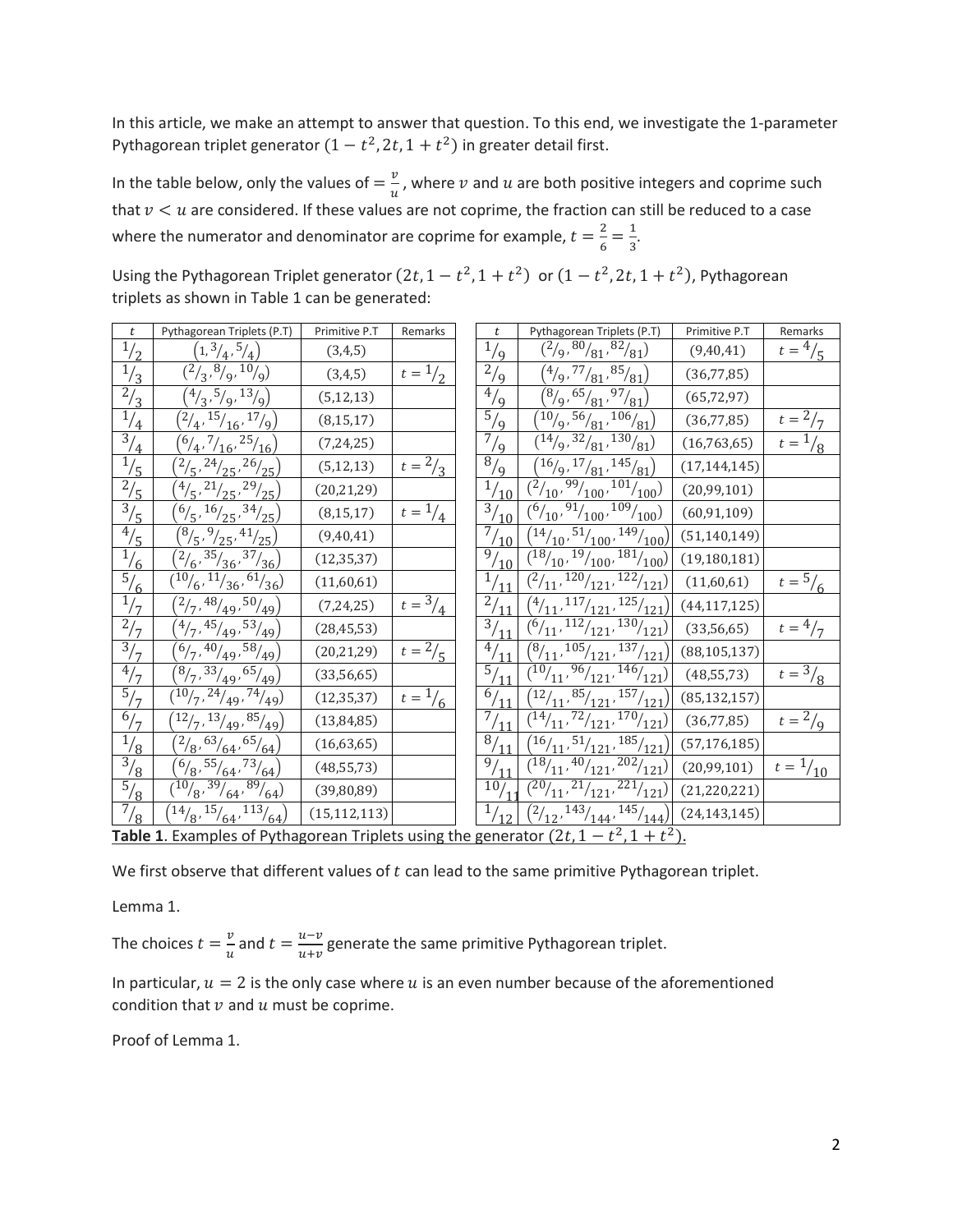We need to show that the 1-parameter Pythagorean triplet generator  $(1-t^2, 2t, 1+t^2)$  with  $t=\frac{v}{v}$  $\frac{v}{u}$  is equivalent to the 1-parameter Pythagorean triplet generator  $(1-t^2, 2t, 1+t^2)$  with  $t=\frac{u-v}{u+w}$  $\frac{u-\nu}{u+\nu}$ .

We shall first start with 
$$
(2t, 1 - t^2, 1 + t^2)
$$
 where  $t = \frac{v}{u}$  then with  $t_1 = \frac{u-v}{u+v}$ .  
\n
$$
\left(2\frac{v}{u}, 1 - \left(\frac{v}{u}\right)^2, 1 + \left(\frac{v}{u}\right)^2\right) \equiv (2vu, u^2 - v^2, u^2 + v^2) \equiv \left(\frac{2(2vu)}{(u+v)^2}, \frac{2(u^2 - v^2)}{(u+v)^2}, \frac{2(u^2 + v^2)}{(u+v)^2}\right)
$$
\n
$$
\equiv \left(\frac{(u+v)^2 - (u-v)^2}{(u+v)^2}, \frac{2(u-v)}{u+v}, \frac{(u+v)^2 + (u-v)^2}{(u+v)^2}\right) \equiv \left(1 - \left(\frac{u-v}{u+v}\right)^2, 2\left(\frac{u-v}{u+v}\right), 1 + \left(\frac{u-v}{u+v}\right)^2\right)
$$
\n
$$
\equiv (1 - t_1^2, 2t_1, 1 + t_1^2) \text{ i.e. } (2t_1, 1 - t_1^2, 1 + t_1^2) \text{ with } t_1 = \frac{u-v}{u+v}.
$$

Hence, we have shown that  $t = \frac{v}{v}$  $\frac{v}{u}$  generates the same primitive Pythagorean triplet as  $t = \frac{u-v}{u+v}$  $\frac{u}{u+v}$ . For the sake of brevity we denote the 1-parameter Pythagorean triplet generator by  $(2t, 1-t^2, 1+t^2)$ in what follows.

There are in fact other possible 1-parameter Pythagorean triplet generators; for example, those generated by using tan  $3\theta$  and tan  $4\theta$ .

We first consider  $\tan 3\theta = \frac{3\tan\theta - \tan^3\theta}{1 - 3\tan^2\theta}$  $\frac{\tan \theta - \tan^3 \theta}{1 - 3 \tan^2 \theta} = \frac{3t - t^3}{1 - 3t^2}$  $\frac{3t-t}{1-3t^2}$  where  $t = \tan \theta$ . From Pythagoras' theorem, we find that the hypotenuse of the right angle triangle with sides  $3t - t^3$  and  $1 - 3t^2$  has length  $\sqrt{(1 + t^2)^3}$ .

 $[1 - 3t^2]^2 + [3t - t^3]^2 = 1 - 6t^2 + 9t^4 + 9t^2 - 6t^2 + t^6 = 1 + 3t^2 + 3t^4 + t^6 = (\sqrt{(1 + t^2)^3})^2$ 

Hence, the corresponding Pythagorean triplet generator is  $(3t-t^3, 1-3t^2, \sqrt{(1+t^2)^3})$ . However, the term  $\sqrt{(1+3t^2)^3}$  is irrational in general. This indicates that using tan 3 $\theta$  will not result in an ideal Pythagorean triplet generator.

We now try tan 4 $\theta$ . From tan  $4\theta = \frac{4 \tan \theta - 4 \tan^3 \theta}{4 \sqrt{(\tan^2 \theta + \tan^4 \theta)}}$  $\frac{4 \tan \theta - 4 \tan^3 \theta}{1 - 6 \tan^2 \theta + \tan^4 \theta} = \frac{4t - 4t^3}{1 - 6t^2 + t^2}$  $\frac{4t}{1-6t^2+t^4}$  and Pythagoras' theorem we find that the hypotenuse of the right angle triangle with sides  $4t - 4t^3$  and  $1 - 6t^2 + t^4$  has length  $(1 + t^2)^2$ .

 $[4t - 4t^3]^2 + [1 - 6t^2 + t^4]^2 = \dots = 1 + 4t^2 + 6t^4 + 4t^6 + t^6 = [(1 + t^2)^2]^2$ 

Hence, results in the Pythagorean triplet generator  $(4t - 4t^3, 1 - 6t^2 + t^4, (1 + t^2)^2)$ . We denote this new generator by  $(4t - 4t^3, 1 - 6t^2 + t^4, (1 + t^2)^2)$ .

|                                                                                                       | $(4t-4t^3, 1-6t^2+t^4, (1+t^2)^2)$        |                   | Remarks (t values in |                      |  |  |  |
|-------------------------------------------------------------------------------------------------------|-------------------------------------------|-------------------|----------------------|----------------------|--|--|--|
| t                                                                                                     | Pythagorean Triplet (P.T)                 | Primitive P.T     |                      | $(2t, 1-t^2, 1+t^2)$ |  |  |  |
| ാ                                                                                                     | 16'<br>16 <sub>1</sub>                    | (7, 24, 25)       |                      | or                   |  |  |  |
| ി                                                                                                     | 32,                                       | (7, 24, 25)       |                      | or                   |  |  |  |
| ി                                                                                                     | $-119$<br>169<br>40 ⁄                     | (119, 120, 169)   |                      | - or                 |  |  |  |
|                                                                                                       |                                           |                   |                      |                      |  |  |  |
| 10                                                                                                    | 10201<br>9401/<br>'250'<br>10000<br>10000 | (3960,9401,10201) |                      | or                   |  |  |  |
| <b>Table 2.</b> Examples of Pythagorean Triplets using the generator $(4t - 4t^3, 1 - 6t^2 + t^4, 1)$ |                                           |                   |                      |                      |  |  |  |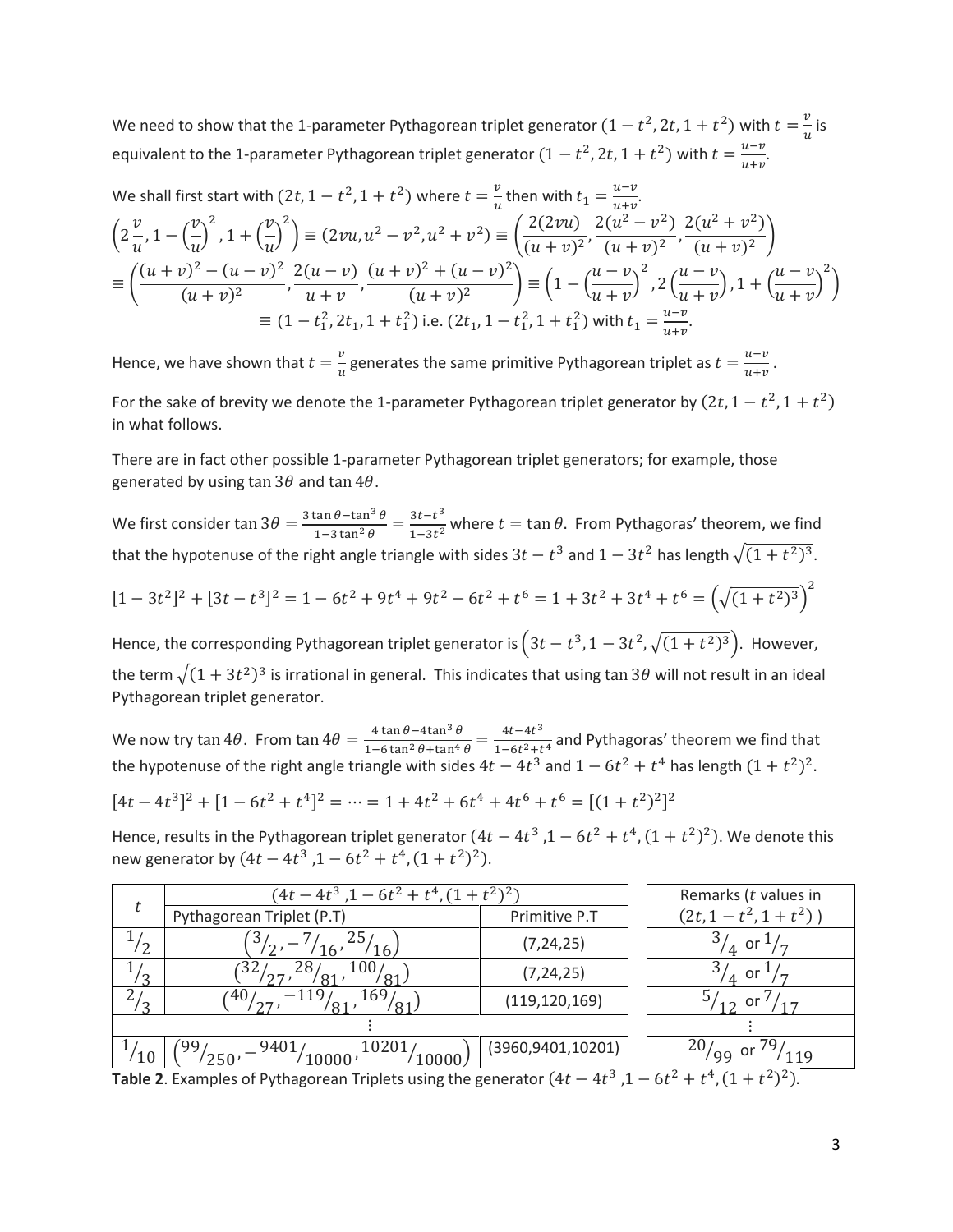It turns out that various values of t in  $(4t - 4t^3, 1 - 6t^2 + t^4, (1 + t^2)^2)$  correspond to t values in  $(2t, 1-t^2, 1+t^2)$  as well. We now explore whether the reverse holds true, that is, whether every value of t in  $(2t, 1 - t^2, 1 + t^2)$  has a corresponding value of t in  $(4t - 4t^3, 1 - 6t^2 + t^4, (1 + t^2)^2)$ .

For instance,  $(3,4,5)$  is a well-known primitive Pythagorean triplet, where the corresponding value of t in  $(2t, 1-t^2, 1+t^2)$  are  $1/2$  and  $1/3$ . We now find the corresponding value of  $t$  in  $(4t-4t^3, 1-t^2)$  $6t^2 + t^4$ ,  $(1+t^2)^2$ ) to generate the Pythagorean triplet (3,4,5).

Essentially, there are 4 cases to consider:

$$
\frac{(1+t^2)^2}{4t-4t^3} = \pm \frac{5}{3} \text{ or } \pm \frac{5}{4}
$$

3

Case 1:  $\frac{(1+t^2)^2}{4t-4t^3}$  $\frac{\left(1+t^2\right)^2}{4t-4t^3} = \frac{5}{3}$  $rac{5}{3}$   $\Rightarrow$   $t^4$  +  $rac{20}{3}$  $\frac{20}{3}t^3 + 3t^2 - \frac{20}{3}$  $\frac{20}{3}t+1=0$  $(t^2+6t-1)\left(t^2+\frac{5}{2}\right)$  $\left(\frac{1}{3}t-1\right)=0 \Rightarrow t=-3-\sqrt{10},-3+\sqrt{10}, 3 + \sqrt{10}$  $\frac{\sqrt{10}}{3}$  or  $-\frac{3-\sqrt{10}}{3}$ 2 2

Case 2: 
$$
\frac{(1+t^2)^2}{4t-4t^3} = -\frac{5}{3} \Rightarrow \dots \Rightarrow t = 3 + \sqrt{10}, 3 - \sqrt{10}, \frac{3+\sqrt{10}}{3} \text{ or } \frac{3-\sqrt{10}}{3}
$$

Case 3:  $\frac{(1+t^2)^2}{4t-4t^3}$  $\frac{(1+t^2)^2}{4t-4t^3} = \frac{5}{4}$  $\frac{5}{4}$  ⇒ … ⇒  $t = -2 - \sqrt{5}$ ,  $-2 + \sqrt{5}$ ,  $-\frac{1+\sqrt{5}}{2}$  $\frac{1-\sqrt{5}}{2}$  or  $-\frac{1-\sqrt{5}}{2}$ 2

Case 4: 
$$
\frac{(1+t^2)^2}{4t-4t^3} = -\frac{5}{4} \Rightarrow \dots \Rightarrow t = 2 - \sqrt{5}, 2 + \sqrt{5}, \frac{1+\sqrt{5}}{2}
$$
 or  $\frac{1-\sqrt{5}}{2}$ 

None of these four cases result in rational values of t. Hence, this shows that  $(4t - 4t^3, 1 - 6t^2 +$  $t^4$ ,  $(1+t^2)^2$ ) is unable to generate all the elements in  $(2t, 1-t^2, 1+t^2)$ .

This seems to suggest that while  $(2t, 1 - t^2, 1 + t^2)$  is able to generate all the elements in  $(4t - 4t^3, 1 - 6t^2 + t^4, (1 + t^2)^2)$ , the reverse is not true.

Next, we show that  $(2T, 1 - T^2, 1 + T^2)$  can generate all the elements in  $(4t - 4t^3, 1 - 6t^2 +$  $t^4$ ,  $(1+t^2)^2$ ).

Let 
$$
T = \frac{2t}{1-t^2}
$$
  
\n
$$
(2T, 1 - T^2, 1 + T^2) \equiv \left(2\left(\frac{2t}{1-t^2}\right), 1 - \left(\frac{2t}{1-t^2}\right)^2, 1 + \left(\frac{2t}{1-t^2}\right)^2\right)
$$
\n
$$
\equiv (2(2t)(1-t^2), (1-t^2)^2 - (2t)^2, (1-t^2)^2 + (2t)^2)
$$
\n
$$
\equiv (4t - 4t^3, 1 - 6t^2 + t^4, (1+t^2)^2)
$$

Hence, the Pythagorean triplets generated by  $(4t - 4t^3, 1 - 6t^2 + t^4, (1 + t^2)^2)$  are all subsets of  $(2t, 1 - t^2, 1 + t^2).$ 

This suggests that  $(2T, 1 - T^2, 1 + T^2)$  can generate all existing Pythagorean triplets.

Firstly, let a Pythagorean triplet generator be expressed as  $(kt, g(t), f(t))$ , where  $k \in \mathbb{Q}/\{0\}$ . Then,

$$
(kt)^{2} + [g(t)]^{2} = [f(t)]^{2}
$$
 and  

$$
(kt)^{2} = [f(t) - g(t)][f(t) + g(t)]
$$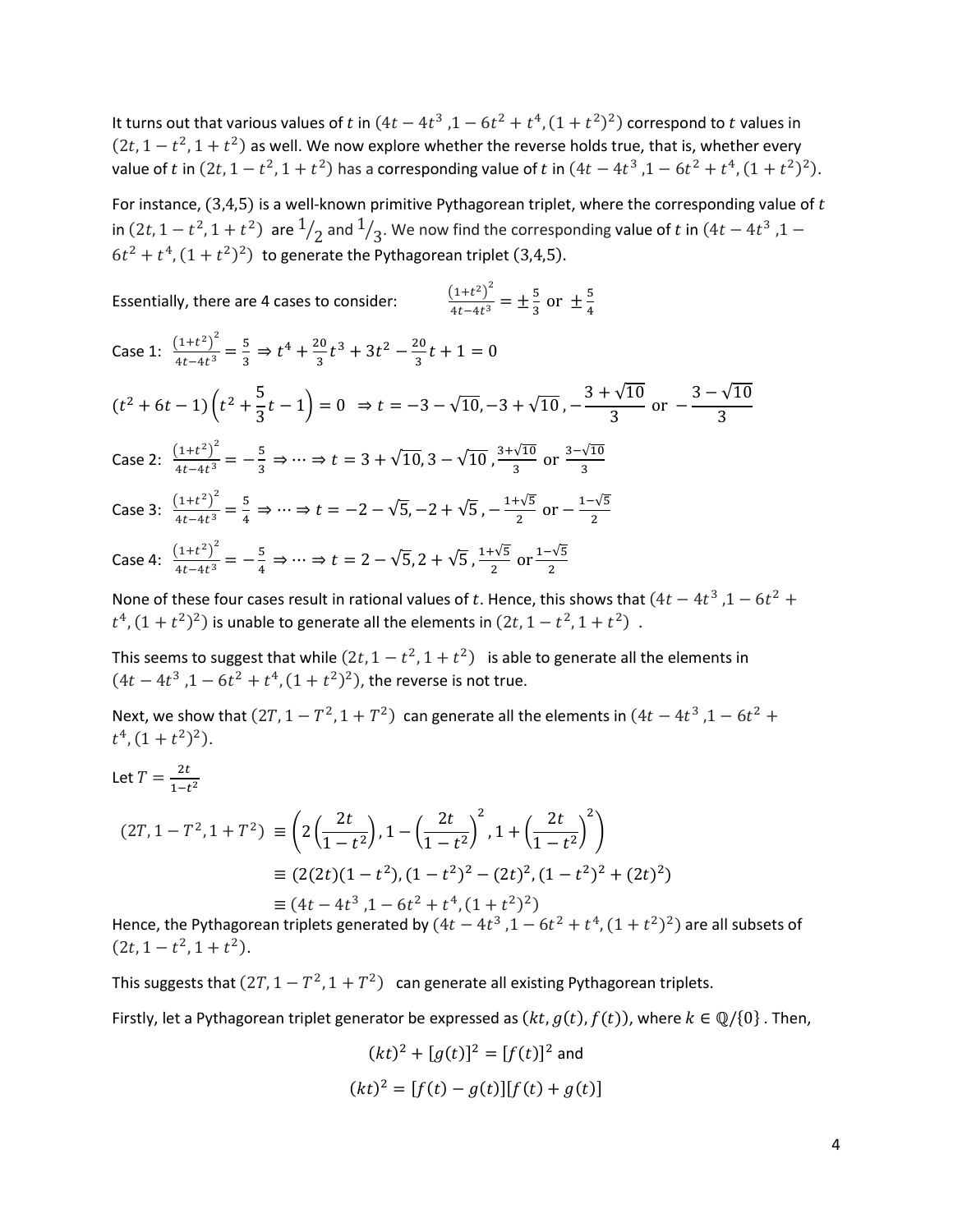Based on the following table, there are 3 possibilities when  $\deg(kt)^2 = 2$ :

Case 1:  $\deg[f(t) - g(t)] = 1$  and  $\deg[f(t) + g(t)] = 1$ Case 2:  $deg[f(t) - g(t)] = 2$  and  $deg[f(t) + g(t)] = 0$ Case 3:  $deg[f(t) - g(t)] = 0$  and  $deg[f(t) + g(t)] = 2$ 

Case 1

Let 
$$
f(t) - g(t) = \alpha t + \beta
$$
 and  $f(t) + g(t) = \alpha_1 t + \beta_1$ . Then  $2f(t) = (\alpha + \alpha_1)t + (\beta + \beta_1)$   
Hence,  $deg(f(t)) = 1$  and  $deg(g(t)) \le 1$ 

Let  $f(t) = a_1 t + b_1$ ,  $g(t) = a_2 t + b_2$  and note that  $g(t) = a_2 t + b_2$  covers both cases of  $deg(g(t)) \leq 1$ 

If  $deg(g(t)) = 1$ , then  $g(t) = a_2 t + b_2$  and

$$
k^{2}t^{2} \equiv [(a_{1} - a_{2})t + b_{1} - b_{2}][(a_{1} + a_{2})t + b_{1} + b_{2}]
$$

Compare the constant term:

$$
0 = b_1^2 - b_2^2
$$
 i.e.  $b_1 = \pm b_2$ 

Comparing the coefficient of  $t$ :

$$
(b_1 - b_2)(a_1 + a_2) + (a_1 - a_2)(b_1 + b_2) = 0 \tag{1}
$$

If  $b_1 = b_2$ , then (1) will become  $(a_1 - a_2)(b_1 + b_2) = 0$  resulting  $a_1 = a_2$  since  $b_1 + b_2 ≠ 0$ . If  $a_1 = a_2$  and  $b_1 = b_2$ , then  $f(t) = g(t) \Rightarrow k = 0$  (not applicable) If  $b_1 = -b_2$ , then (1) will become  $(b_1 - b_2)(a_1 + a_2)$ 0 resulting  $a_1 = -a_2$  since  $b_1 - b_2 ≠ 0$ . If  $a_1 = -a_2$  and  $b_1 = -b_2$ , then  $f(t) = -g(t) \Rightarrow k = 0$  (not applicable)

∴ Case 1 is not possible.

Since Cases 2 and 3 are similar, we only consider Case 3

Let 
$$
f(t) - g(t) = c_1
$$
 and  $f(t) + g(t) = a_0 + b_0 t + c_0 t^2$   
\nHence,  $f(t) = \frac{1}{2}(a_0 + c_1 + b_0 t + c_0 t^2)$  and  $g(t) = \frac{1}{2}(a_0 - c_1 + b_0 t + c_0 t^2)$   
\nLet  $f(t) = \gamma_0 + \beta_0 t + \alpha_0 t^2$  and  
\n
$$
g(t) = \gamma_1 + \beta_1 t + \alpha_1 t^2
$$

Since deg[ $f(t) + g(t)$ ] = 2 and deg[ $f(t) - g(t)$ ] = 0  $\therefore$   $\alpha_0 = \alpha_1$  and  $\beta_0 = \beta_1$